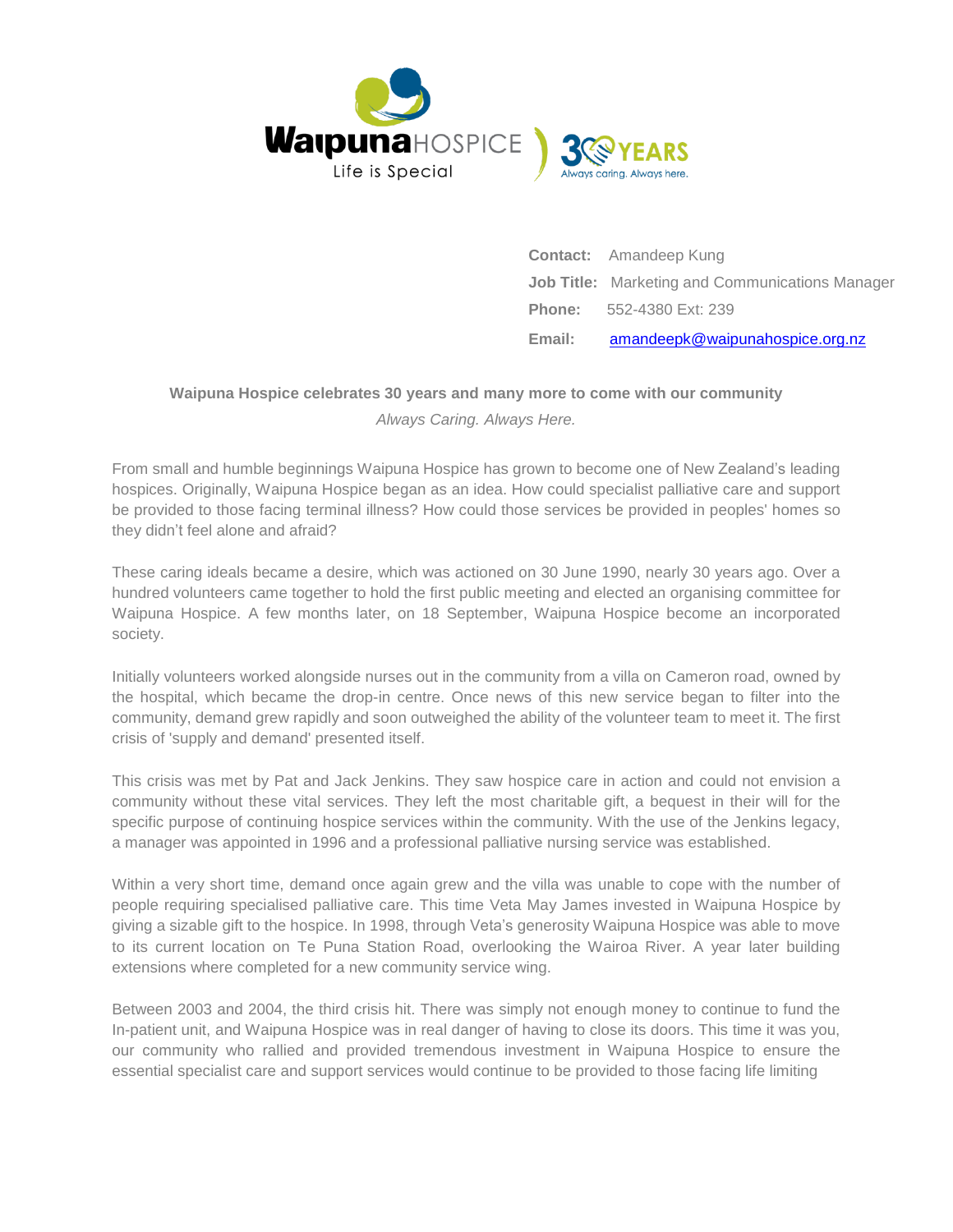

illness. It was during this turbulent time that the Waipuna Hospice Foundation was formed to focus on the future long-term security of Waipuna Hospice. "Always Caring. Always Here".

Since then, Waipuna Hospice has continued to grow and expand due to investments from the Waipuna Hospice Foundation and the amazing support of people in the Western Bay of Plenty community. People like you who continue to invest in the idea of specialised palliative care for the dying and the bereaved. People like Pat, Jack, and Veta who have provided a legacy. A legacy that you can continue as we face the challenges of tomorrow.

Now in 2019, Waipuna Hospice has teamed up with Acorn Foundation to help facilitate bequests from our biggest supporters, making it easier for you to leave a legacy or gift to Waipuna Hospice, helping ensure we will always care and always be here for our community. We have been providing care and support to our community for 30 years and we look forward to many years to come.

Acorn Foundation General Manager, Lori Luke, says, "Acorn is thrilled to partner with Waipuna Hospice to establish a Community Group Fund in honour of their 30th Anniversary. This fund will allow people in the WBOP to provide either one-off or on-going support for our local hospice using a perpetuity model that will help it to prosper for the next 30 years—and beyond."

#### **END**

## **Additional Information**

Funds raised go directly towards providing specialist palliative care for patients living with a life limiting illness within Tauranga and the Western Bay of Plenty from Waihi Beach to Paengaroa. Waipuna Hospice also provides a range of support services for patients and their families, including counselling, chaplaincy services, books and resources, caregiver education, bereavement support, advocacy, advanced care planning, therapeutic massage, biographies, social work and child, adolescent and family services.

Waipuna Hospice is not funded by government, while some of our services are contracted from the District Health Board we need to raise \$4.25 million to meet the shortfall in our operating costs. That's a little over \$81,700 per week! Grants, bequests, special public appeals, events, volunteering, merchandise and our Waipuna Hospice charity shops help raise funds towards this enormous fundraising target.

#### **Note to the Editor:**

Waipuna Hospice delivers vital palliative care and support services, information and advocacy to help people make the most of their lives. Palliative care is the care that is provided towards the end of someone's life when suffering a life-limiting condition and with less than one year to live. This form of care includes not only medical and nursing care but also psychosocial and spiritual modalities of care, taking into account their emotional, spiritual and social needs. We are not just the end of the road; 3-6 months is the average length of care for each patient – for some it is much longer. Our goal is to help people make the most of their lives; to live every moment in whatever way is important to them. Hospice palliative care is available not only to the person with a life limiting illness but also to the carer and family of the individual, both before and after the death of a loved one.